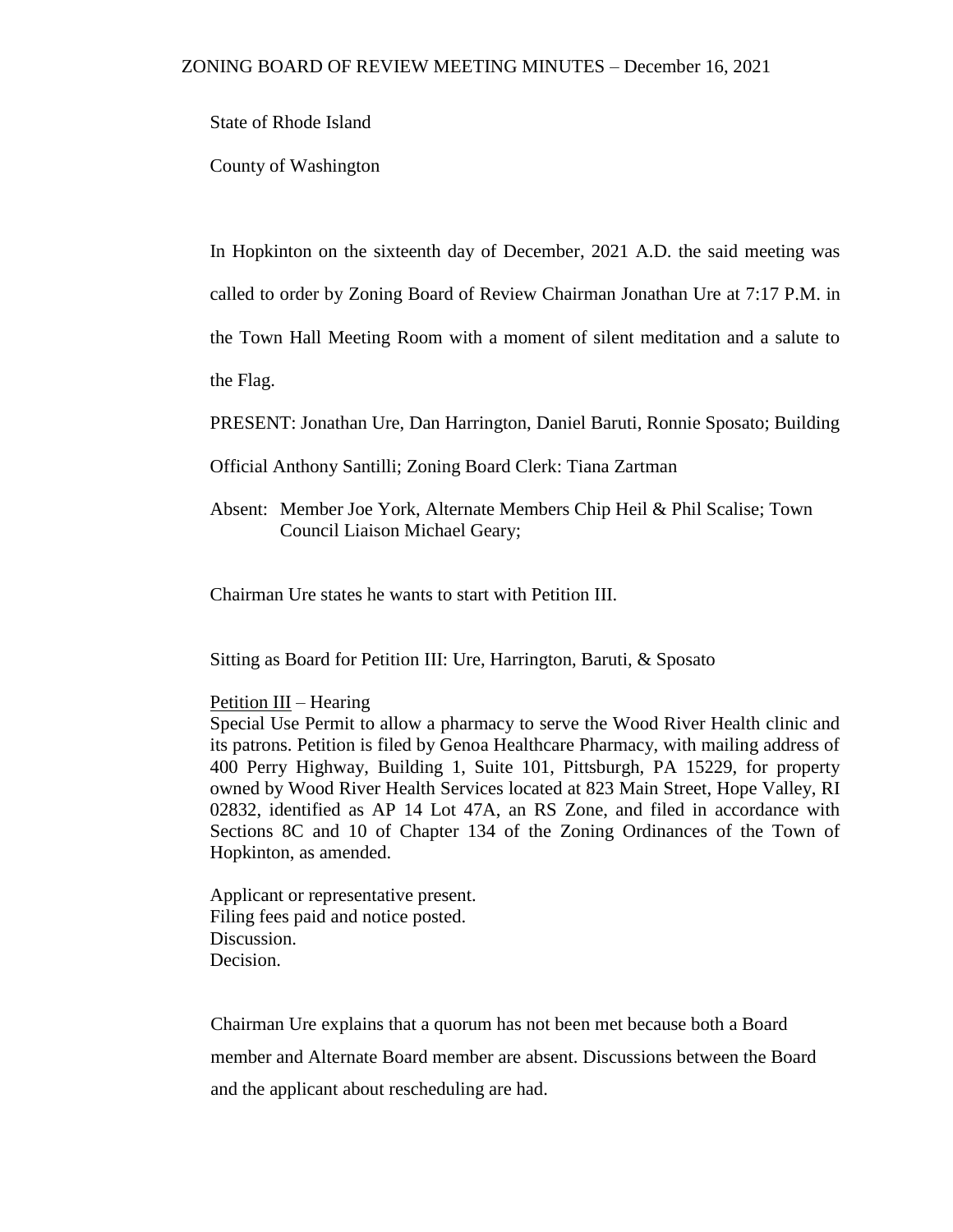A MOTION WAS MADE BY MEMBER SPOSATO AND SECONDED BY MEMBER HARRINGTON TO RESCHEDULE THE PETITION TO JANUARY 7, 2022 AT 6:00 PM. ALL WERE IN FAVOR. SO MOVED.

Sitting as Board for Petition I & II: Ure, Baruti, & Sposato (Member Harrington recused himself for Petitions I & II)

Petition I – Determine completeness of application/consider waivers (cont.) A Petition for Dimensional Variance to allow a reduction in lot frontage from the required 100 feet. Petition filed by Nick Mandes on behalf of Clarks Falls, LLC with mailing address of 15 Clarks Falls Rd, North Stonington, CT 06359, for property owned by Clarks Falls, LLC located at 0 Tanner Lane, Ashaway, RI 02804, and identified as AP 5 Lot 57E, an R-1 Zone and filed in accordance with Section 9 of Chapter 134 of the Zoning Ordinances of the Town of Hopkinton, as amended.

Applicant or representative present. Filing fees paid and notice posted. Discussion. Decision.

Petition II – Determine completeness of application/consider waivers (cont.) A Petition for a Special Use Permit to allow for a single family resident. Petition filed by Nick Mandes on behalf of Clarks Falls, LLC with mailing address of 15 Clarks Falls Rd, North Stonington, CT 06359, for property owned by Clarks Falls, LLC located at 0 Tanner Lane, Ashaway RI 02804, and identified as AP 5 Lot 57E, an R-1 Zone and filed in accordance with Sections 8C and 10 of Chapter 134 of the Zoning Ordinances of the Town of Hopkinton, as amended.

Applicant or representative present. Filing fees paid and notice posted. Discussion. Decision.

Mr. Steven Marien was present on behalf of the owner. Mr. Marien requested a continuance because they are working on gathering the required information, including the legal issues, the right of way, a certificate of title, and preparing a full site plan. Mr. Marien explained they would present all this information and eliminate most, if not all, waivers they originally requested. Member Baruti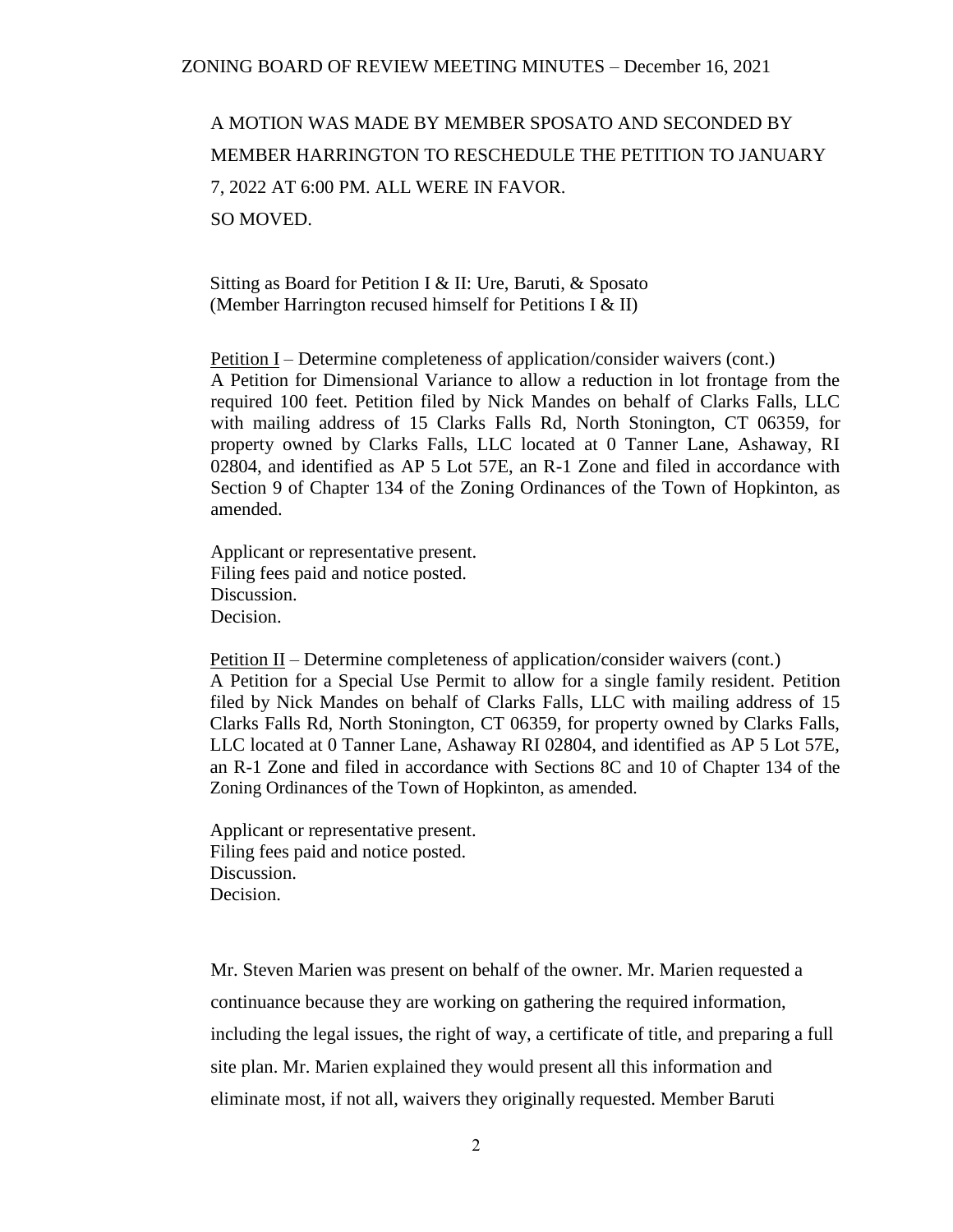## ZONING BOARD OF REVIEW MEETING MINUTES – December 16, 2021

explained that the Board would not be able to approve the application with what they have presented since they would not be able to produce findings of fact. Member Baruti continues to say that a certificate of title would be sufficient proof showing access to the property. Solictor Vaage explains that if an easement is on the property, the Board cannot make a decision on the appropriateness or capacity of that easement. That particular issue would be civil between the neighbors. There was discussion between the Board and the representative between rescheduling the application.

Chairman Ure wanted to clarify that the deed he spoke of at the last meeting was the incorrect deed. The deed he referenced had restrictions, but did not apply to this property. Chairman Ure apologized for the error.

A MOTION WAS MADE BY MEMBER SPOSATO AND SECONDED BY MEMBER BARUTI TO CONTINUE PETITIONS I & II TO FEBRUARY 17, 2022. ALL WERE IN FAVOR. SO MOVED.

Member Baruti suggested to Mr. Marien that he should talk to the owner of the parcel and designate him as a representative of the LLC. Mr. Marien agreed and also stated he encouraged his client to incorporate in Rhode Island. Member Baruti stated that wasn't necessary and that he could register as a foreign entity in Rhode Island, but has yet to do so.

Solicitor Vaage explained that Revity had filed the appeal in Superior Court, but they haven't yet served process and the court hasn't yet issued a summons. This is what triggers the obligation to file the record, which is already put together and ready to be submitted. Mr. Vaage states the attorney for Revity Energy, LLC Nick Nybo has asked to agree to a stipulation agreeing to stay the DPR – the time they have to finish the project under regulations, which is two years to complete the project once they are approved. Chairman Ure asks if that is for the Council or the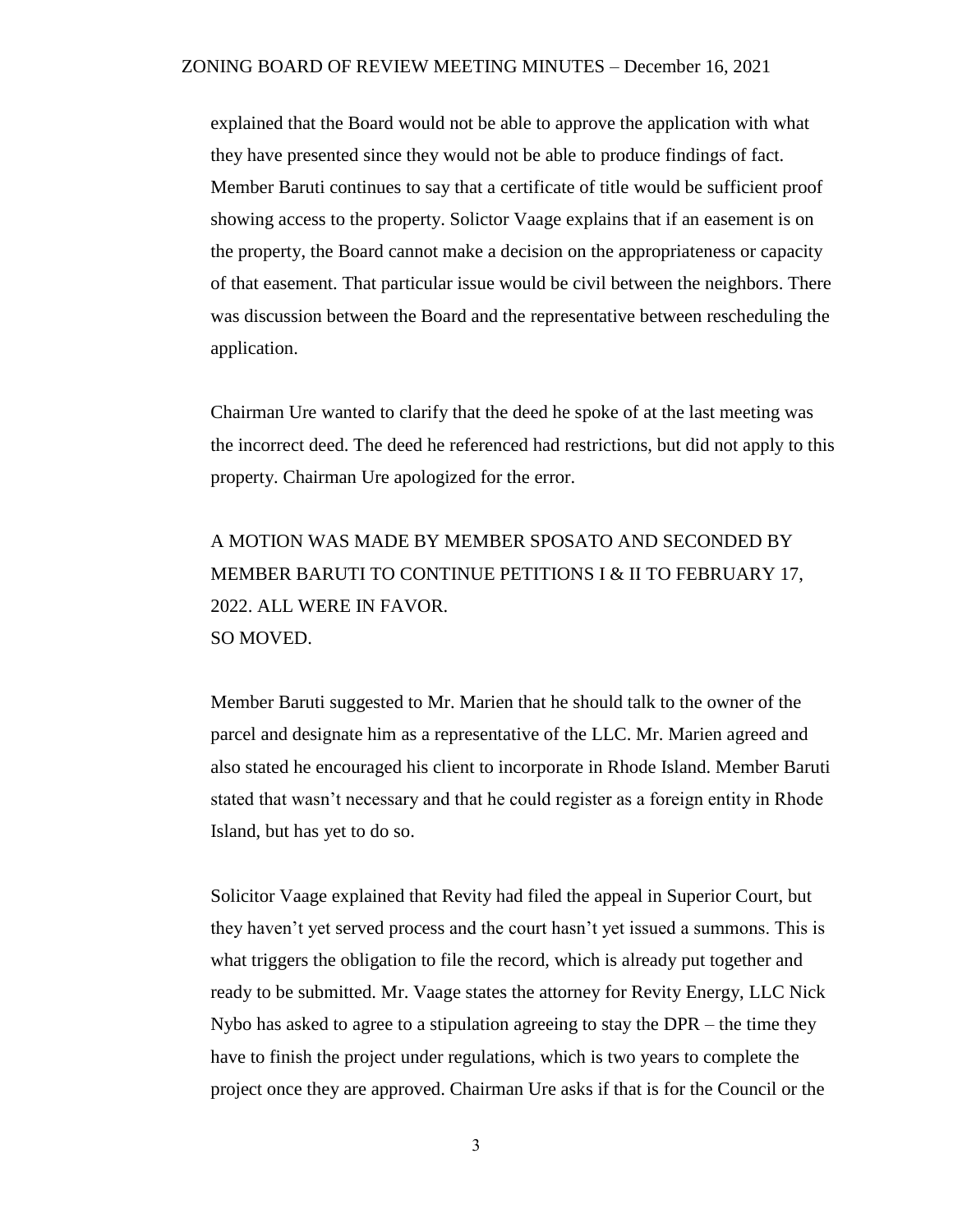## ZONING BOARD OF REVIEW MEETING MINUTES – December 16, 2021

Planning Board to do. Attorney Vaage explains that Attorney Nybo could file a motion with the court and the court can decide, and under the circumstances, they probably would. Mr. Vaage says that when it's appealed to the Board of Appeals, it is automatically stayed, but when it is appealed to Superior Court, it becomes less clear.

Chairman Ure asks Mr. Santilli if he has any issues he would like to address. Mr. Santilli explains that he has seen a lot of houses with accessory dwellings, which the Town is made aware after the house has sold. Mr. Santilli says he addresses the issue by putting a lien on the house so the owner can't sell the house. He says it seems to be working. Member Baruti asks about in-law apartments. Mr. Santilli states that the state law allows an accessory family unit if there is a parent in the household over 62 years of age or a disabled child. The dwelling is recorded and must be eliminated when the title changes ownership. Member Sposato asks what if it was built prior to Zoning regulations. Mr. Santilli states he looks at the 1971 tax card and if it's anything prior to 1970, he considers it grandfathered in. Chairman Ure states it gets muddy on these issues when ordinances change over the years and makes it hard to track if it was grandfathered or if it was done correctly.

Member Baruti states that in the transcript for Revity Energy LLC, it indicates he abstained from voting, but he wanted to make it clear that he had recused himself from the application and was not withholding a vote.

A MOTION WAS MADE BY MEMBER SPOSATO AND SECONDED BY MEMBER BARUTI TO ADJOURN THE MEETING AT 7:40 PM. ALL WERE IN FAVOR. SO MOVED